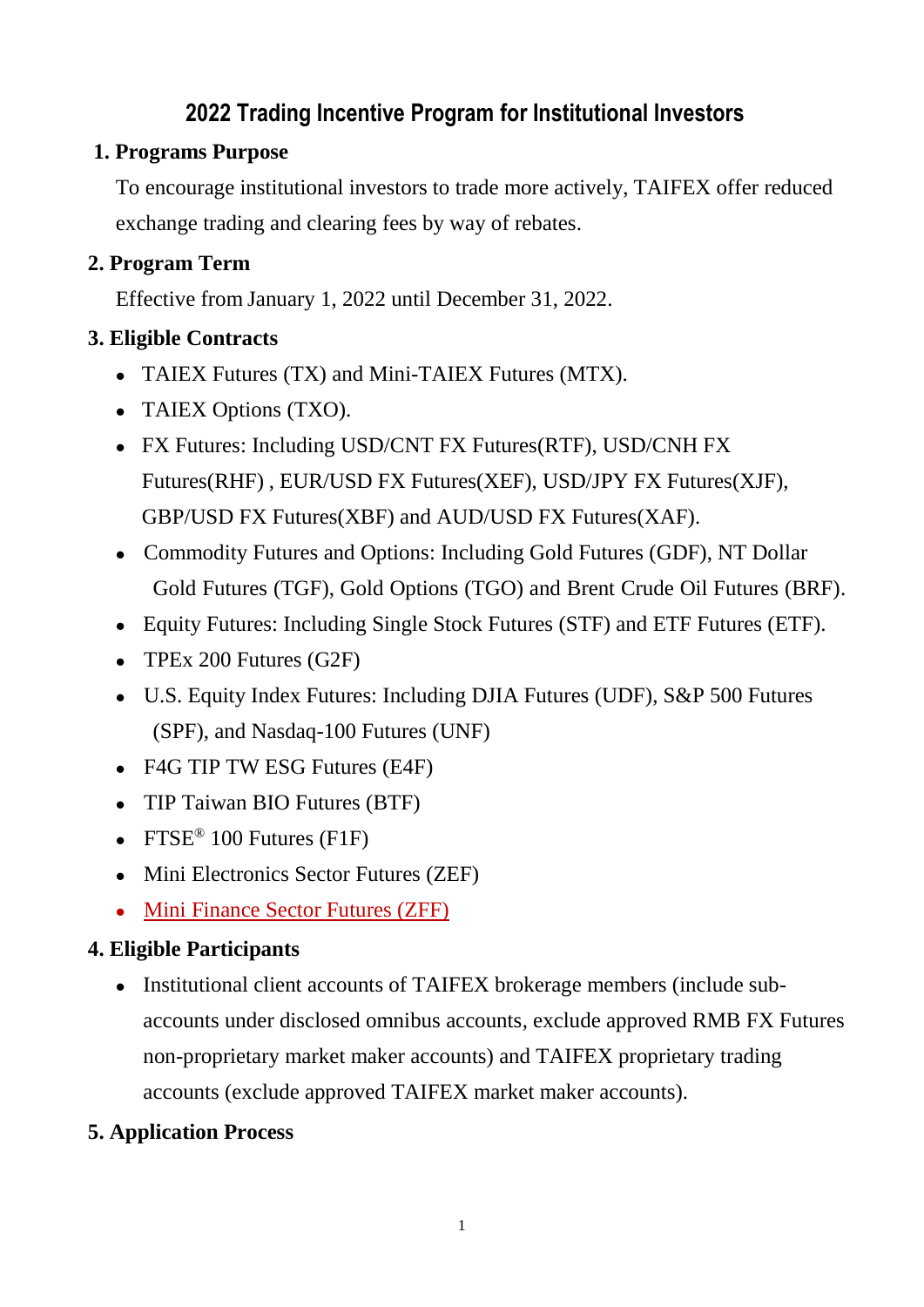- Those wishing to apply for the Program should fill up the application form, including registering accounts<sup>1</sup>, mail to TAIFEX, and register on line: <https://report.taifex.com.tw/FMS/login.html> to complete the process. Nonmember institutional clients should apply through their brokers. Approved registration will be enrolled for both regular trading session and after-hours trading session.
- No registrations are required for those who already participated in the 2021 Q4 Program.
- Those wishing to participate from January should complete the applications before January 15, 2022. Those who do not complete the applications before January 15, 2022, the accumulations of qualifying volumes start from the next trading day after applications.

#### **6. Rebate Schemes**

#### **Part I : TAIEX Futures and Mini-TAIEX Futures**

Rebate thresholds:

 Average daily trading volume of TAIEX Futures and Mini-TAIEX Futures exceeds 3,000 lots in any given calendar month.

Tiers for rebate:

1

| Tier                        | <b>Average Daily</b><br>Trading Volume (lots) | Reduction rate of exchange<br>trading fee and clearing fee |
|-----------------------------|-----------------------------------------------|------------------------------------------------------------|
| 1                           | 3,000-5,999                                   | 10%                                                        |
| $\mathcal{D}_{\mathcal{L}}$ | 6,000-11,999                                  | 15%                                                        |
| 3                           | 12,000-23,999                                 | 20%                                                        |
| 4                           | 24,000-47,999                                 | 25%                                                        |
| 5                           | 48,000-94,999                                 | 30%                                                        |
| 6                           | 95,000-149,999                                | 35%                                                        |
|                             | $>=150,000$                                   | 40%                                                        |

<sup>&</sup>lt;sup>1</sup> Participant is allowed to participate through more than one trading account and the trading volume of the registered accounts will be aggregated.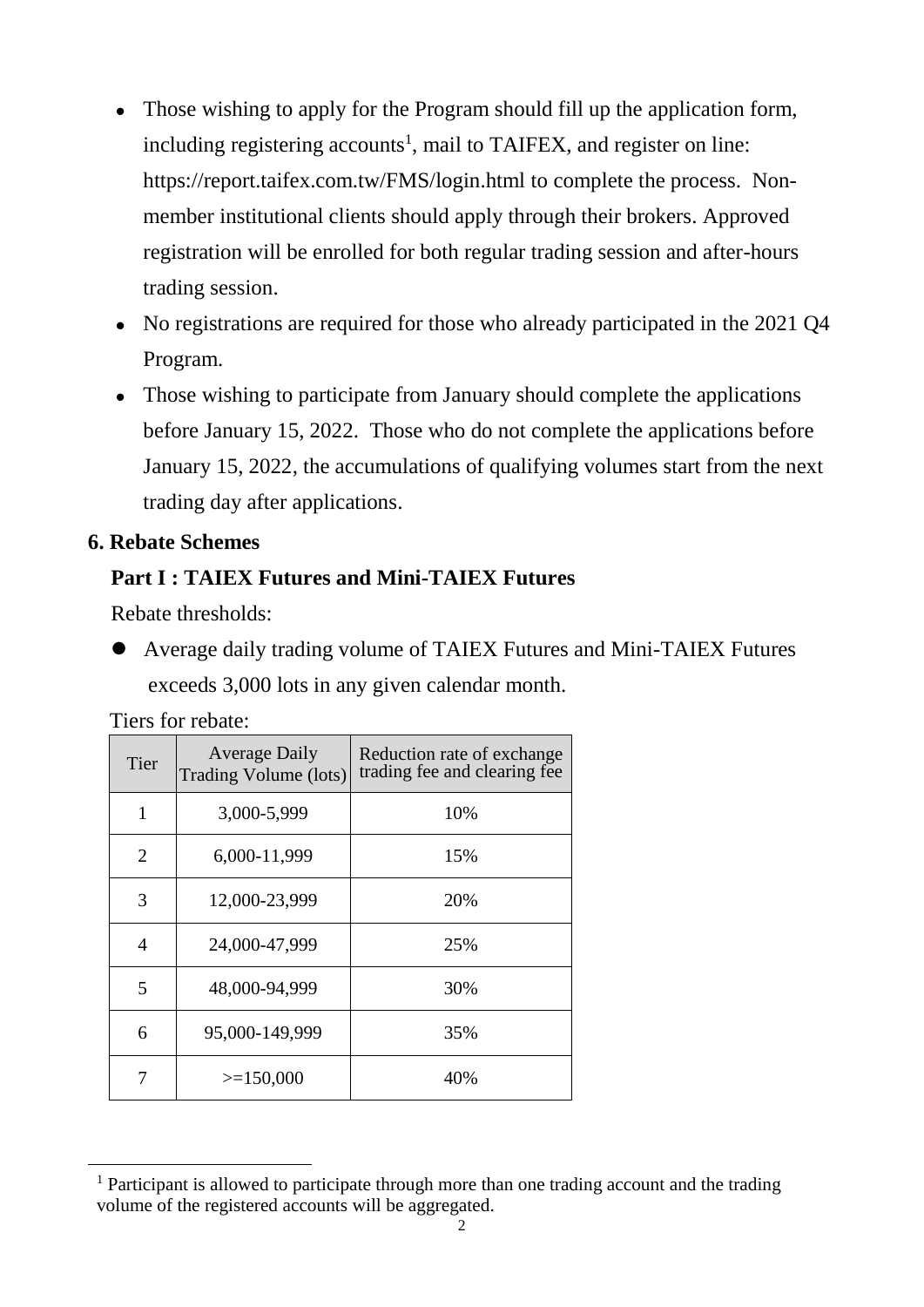#### **Part II : TAIEX Options**

Rebate thresholds:

 Average daily trading volume of TAIEX Options exceeds 3,200 lots in any given calendar month.

Tiers for rebate:

| Tier           | <b>Average Daily</b><br>Trading Volume (lots) | Reduction rate of exchange<br>trading fee and clearing fee |
|----------------|-----------------------------------------------|------------------------------------------------------------|
| 1              | 3,200-5,499                                   | 10%                                                        |
| $\overline{2}$ | 5,500-7,999                                   | 15%                                                        |
| 3              | 8,000-11,999                                  | 20%                                                        |
| 4              | 12,000-34,999                                 | 25%                                                        |
| 5              | 35,000-74,999                                 | 30%                                                        |
| 6              | 75,000-149,999                                | 35%                                                        |
| 7              | $>=150,000$                                   | 40%                                                        |

#### **Part III : FX Futures**

Rebate thresholds:

 Average daily trading volume of FX Futures exceeds 75 lots in any given calendar month.

Tiers for rebate:

| Tier        | <b>Average Daily Trading</b><br>Volume (lots) | Reduction rate of exchange<br>trading fee and clearing fee |
|-------------|-----------------------------------------------|------------------------------------------------------------|
|             | 75-149                                        | 20%                                                        |
|             | 150-299                                       | 40%                                                        |
| $\mathbf 3$ | $>=300$                                       | 60%                                                        |

#### **Part IV : Commodity Futures and Options**

Rebate thresholds: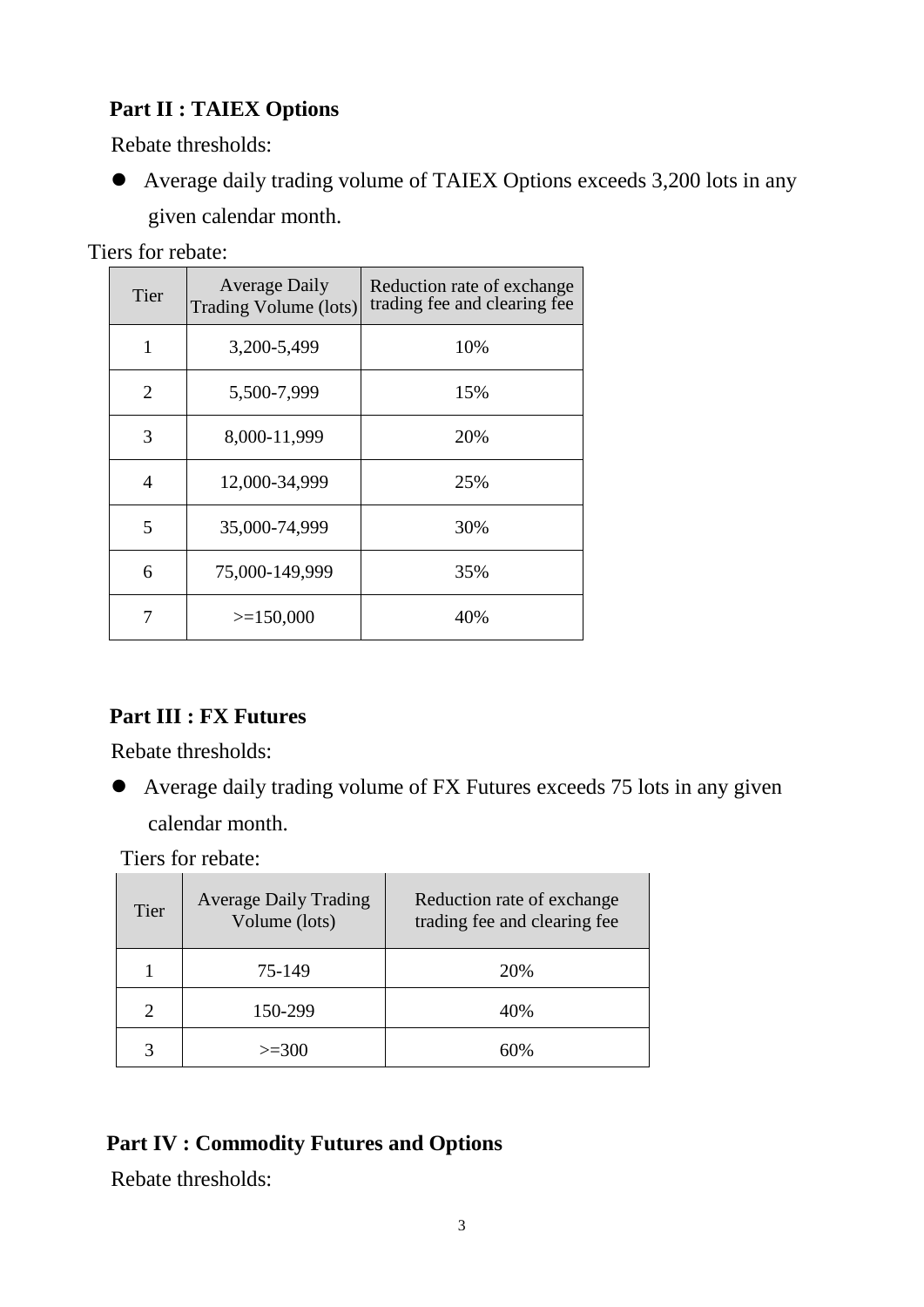Average daily trading volume of Commodity Futures and Options exceeds 7 lots in any given calendar month.

Tiers for rebate:

| Tier | <b>Average Daily Trading</b><br>Volume (lots) | Reduction rate of exchange<br>trading fee and clearing fee |
|------|-----------------------------------------------|------------------------------------------------------------|
|      | 7-14                                          | 20%                                                        |
|      | 15-29                                         | 40%                                                        |
|      | $>=30$                                        | 60%                                                        |

#### **Part V : Equity Futures**

Rebate thresholds:

 Average daily trading volume of Equity Futures exceeds 1,000 lots in any given calendar month.

Tiers for rebate:

| <b>Tier</b> | <b>Average Daily Trading</b><br>Volume (lots) | Reduction rate of exchange<br>trading fee and clearing fee |
|-------------|-----------------------------------------------|------------------------------------------------------------|
|             | 1,000-4,999                                   | 30%                                                        |
| 2           | 5,000-9,999                                   | 40%                                                        |
| 3           | 10,000-19,999                                 | 50%                                                        |
| 4           | 20,000-39,999                                 | 60%                                                        |
| 5           | 40,000-79,999                                 | 70%                                                        |
| 6           | $>= 80,000$                                   | 80%                                                        |

#### **Part VI : TPEx 200 Futures**

Rebate thresholds:

 Average daily trading volume of TPEx 200 Futures exceeds 5 lots in any given calendar month.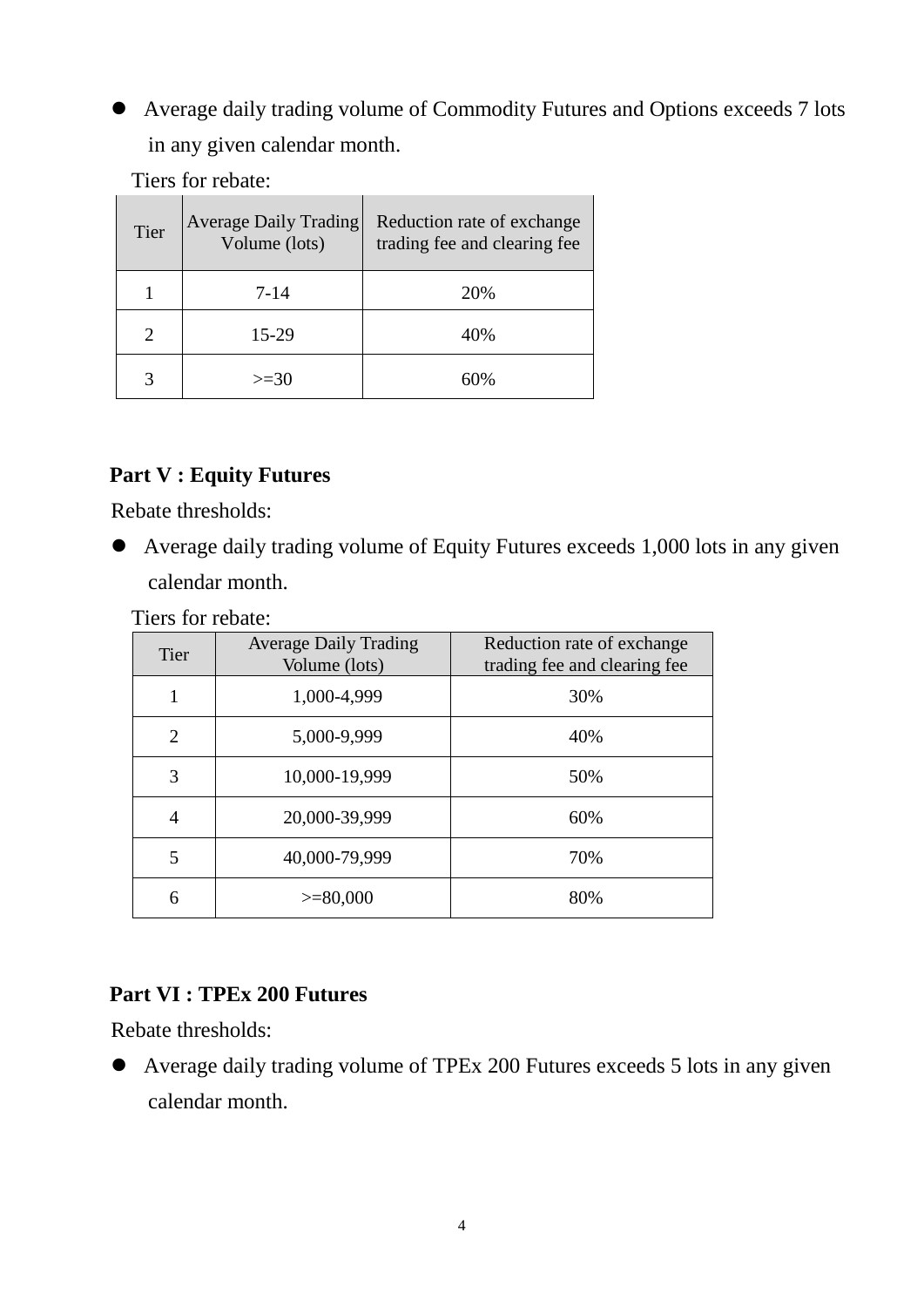Tiers for rebate:

| Tier | <b>Average Daily Trading</b><br>Volume (lots) | Reduction rate of exchange<br>trading fee and clearing fee |
|------|-----------------------------------------------|------------------------------------------------------------|
|      | 5-9                                           | 40%                                                        |
|      | $10-19$                                       | 60%                                                        |
|      | $>=20$                                        | 80%                                                        |

#### **Part VII : U.S. Equity Index Futures**

Rebate thresholds:

 Average daily trading volume of U.S. Equity Index Futures exceeds 500 lots in any given calendar month.

Tiers for rebate:

| Tier | <b>Average Daily Trading</b><br>Volume (lots) | Reduction rate of exchange<br>trading fee and clearing fee |
|------|-----------------------------------------------|------------------------------------------------------------|
|      | 500-1,499                                     | 40%                                                        |
|      | 1,500-4,499                                   | 60%                                                        |
|      | $>=$ 4,500                                    | 80%                                                        |

#### **Part VIII : F4G TIP TW ESG Futures**

Rebate thresholds:

 Average daily trading volume of F4G TIP TW ESG Futures exceeds 5 lots in any given calendar month.

Tiers for rebate:

| <b>Tier</b> | <b>Average Daily Trading</b><br>Volume (lots) | Reduction rate of exchange<br>trading fee and clearing fee |
|-------------|-----------------------------------------------|------------------------------------------------------------|
|             | 5-9                                           | 60%                                                        |
|             | $>=10$                                        | 80%                                                        |

#### **Part IX : TIP Taiwan BIO Futures**

Rebate thresholds: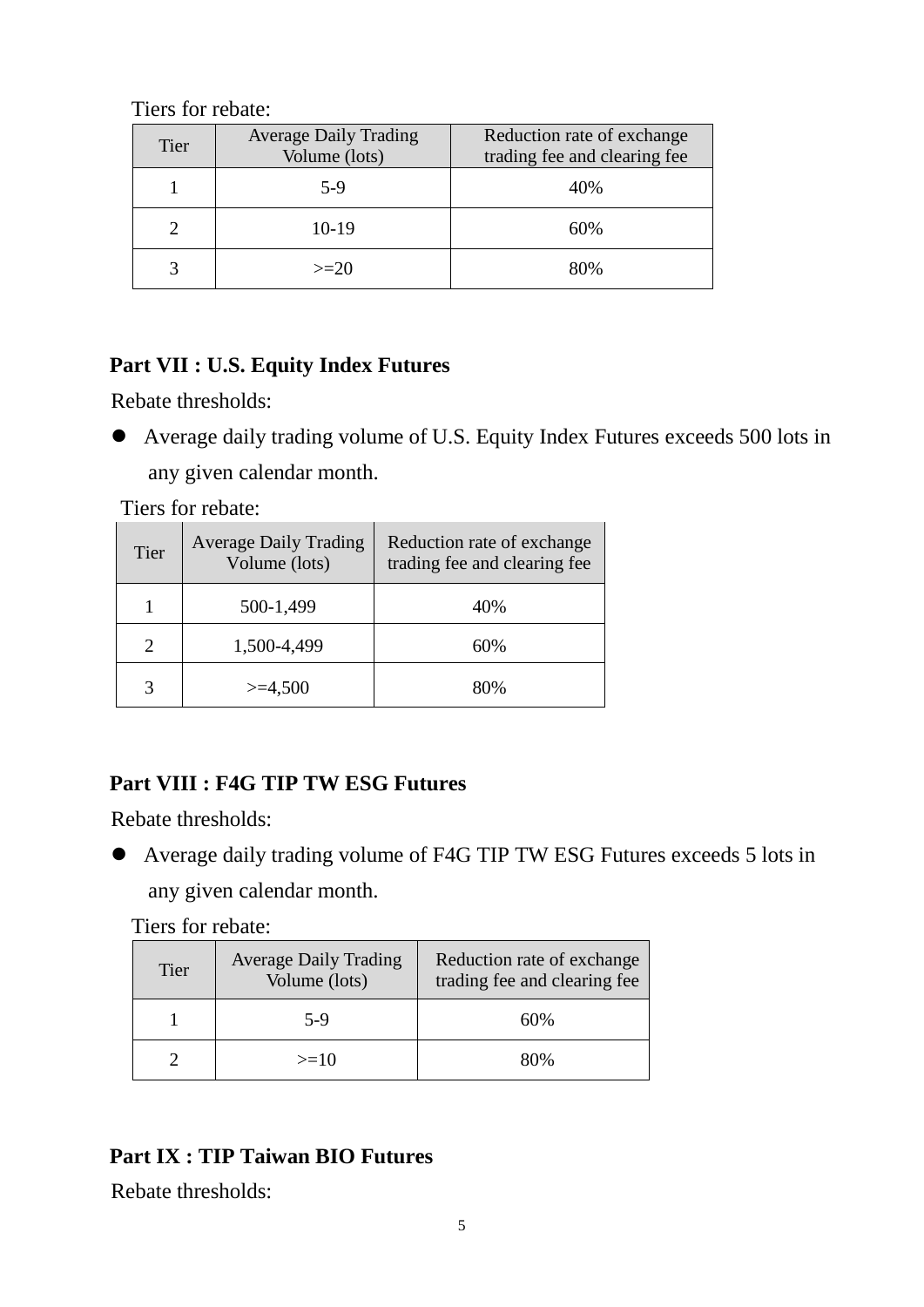## Average daily trading volume of TIP Taiwan BIO Futures exceeds 5 lots in any given calendar month.

Tiers for rebate:

| Tier | <b>Average Daily Trading</b><br>Volume (lots) | Reduction rate of exchange<br>trading fee and clearing fee |
|------|-----------------------------------------------|------------------------------------------------------------|
|      | $5-9$                                         | 60%                                                        |
|      | $>=10$                                        | 80%                                                        |

#### **Part X : FTSE® 100 Futures**

Rebate thresholds:

 Average daily trading volume of FTSE® 100 Futures exceeds 15 lots in any given calendar month.

Tiers for rebate:

| Tier | <b>Average Daily Trading</b><br>Volume (lots) | Reduction rate of exchange<br>trading fee and clearing fee |
|------|-----------------------------------------------|------------------------------------------------------------|
|      | 15-29                                         | 60%                                                        |
|      | $>=30$                                        | 80%                                                        |

#### **Part XI : Mini Electronics Sector Futures**

Rebate thresholds:

 Average daily trading volume of Mini Electronics Sector Futures exceeds 150 lots in any given calendar month.

Tiers for rebate:

| Tier | <b>Average Daily Trading</b><br>Volume (lots) | Reduction rate of exchange<br>trading fee and clearing fee |
|------|-----------------------------------------------|------------------------------------------------------------|
|      | 150-299                                       | 40%                                                        |
|      | $>=300$                                       | 60%                                                        |

### **Part XI : Mini Finance Sector Futures**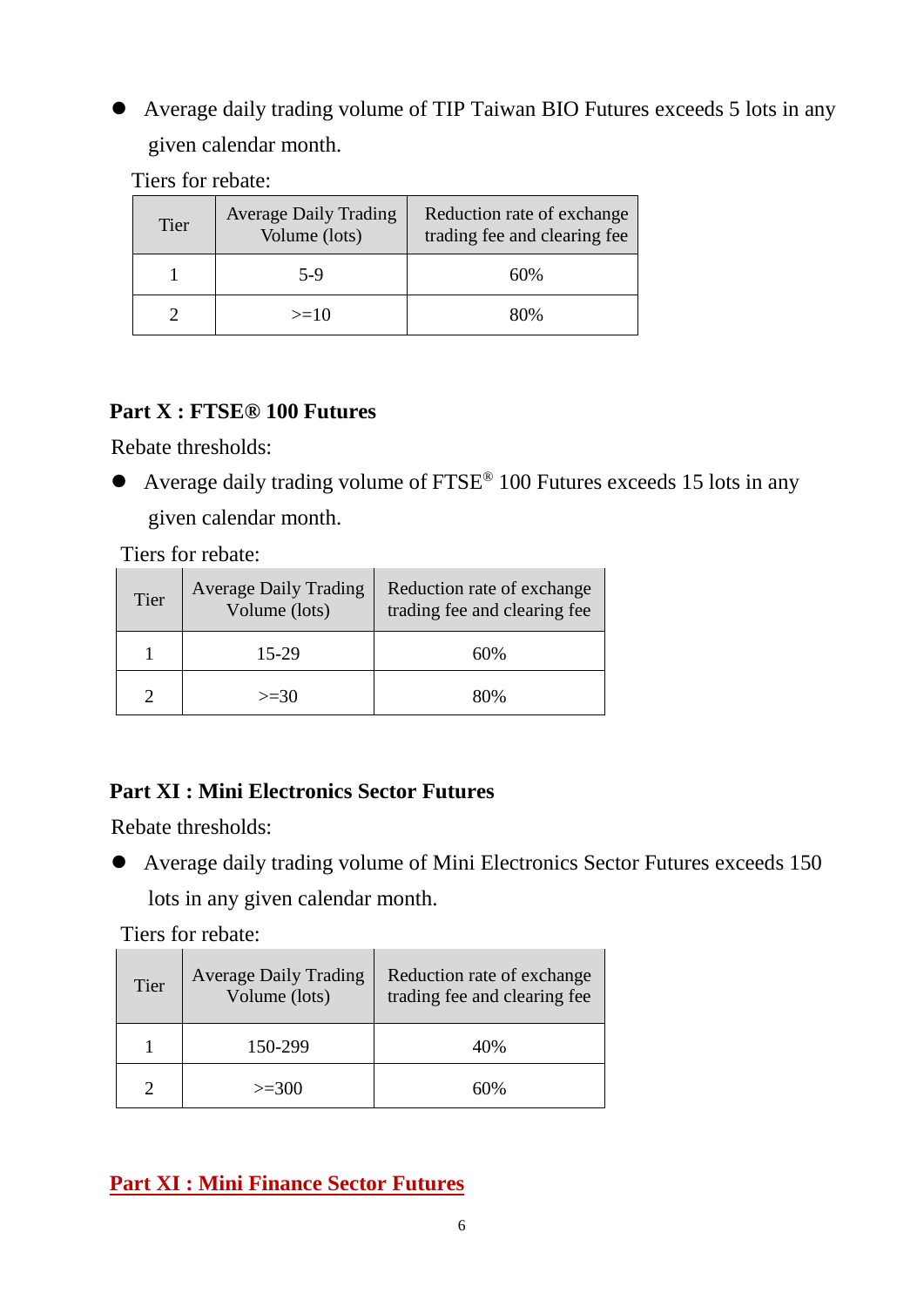Rebate thresholds:

 Average daily trading volume of Mini Finance Sector Futures exceeds 50 lots in any given calendar month.

Tiers for rebate:

| Tier | <b>Average Daily Trading</b><br>Volume (lots) | Reduction rate of exchange<br>trading fee and clearing fee |
|------|-----------------------------------------------|------------------------------------------------------------|
|      | (1-99                                         | 40%                                                        |
|      | $>=100$                                       |                                                            |

#### **7. Example**

Client A applied for the program through Broker X, A's trading volume in a calendar month distributes as follows:

| <b>Eligible Contracts</b>                          | Average daily<br>trading<br>volume/Monthly<br>Trading<br>Volume(lots) | Reduction<br>rate of<br>Regular<br>trading<br>session | Rebates (NTD)                         |
|----------------------------------------------------|-----------------------------------------------------------------------|-------------------------------------------------------|---------------------------------------|
| TAIEX Futures (TX)                                 | 3,000/60,000                                                          | 10%                                                   | $60,000\times20\times10\% = 120,000$  |
| TAIEX Options (TXO)                                | 8,000/160,000                                                         | 20%                                                   | $160,000\times10\times20\% = 320,000$ |
| <b>FX Futures (RTF)</b>                            | 100/2,000                                                             | 20%                                                   | $2,000\times5\times20\% = 2,000$      |
| <b>Commodity Futures and</b><br>Options (GDF)      | 10/200                                                                | 20%                                                   | $200\times10\times20\% = 400$         |
| Equity Futures (STF)                               | 1,000/20,000                                                          | 30%                                                   | $20,000\times5\times30\% = 30,000$    |
| <b>TPEx 200 Futures</b><br>(G2F)                   | 25/500                                                                | 80%                                                   | $500 \times 8 \times 80\% = 3,200$    |
| U.S. Equity Index<br>Futures (UDF)                 | 500/10,000                                                            | 40%                                                   | $10,000\times8\times40\% = 32,000$    |
| <b>F4G TIP TW ESG</b><br>Futures (E4F)             | 5/100                                                                 | 60%                                                   | $100\times12.5\times60\% = 750$       |
| <b>TIP Taiwan BIO</b><br>Futures (BTF)             | 15/300                                                                | 80%                                                   | $300 \times 8 \times 80\% = 1,920$    |
| FTSE <sup>®</sup> 100 Futures<br>(F1F)             | 15/300                                                                | 60%                                                   | $300 \times 8 \times 60\% = 1,440$    |
| Mini Electronics Sector<br>Futures (ZEF)           | 200/4,000                                                             | 40%                                                   | $4,000\times8\times40\% = 12,800$     |
| <b>Mini Finance Sector</b><br><b>Futures (ZEF)</b> | 100/2,000                                                             | 60%                                                   | $2,000\times8\times60\% = 9,600$      |
| Total (NTD)                                        |                                                                       |                                                       | 534,110                               |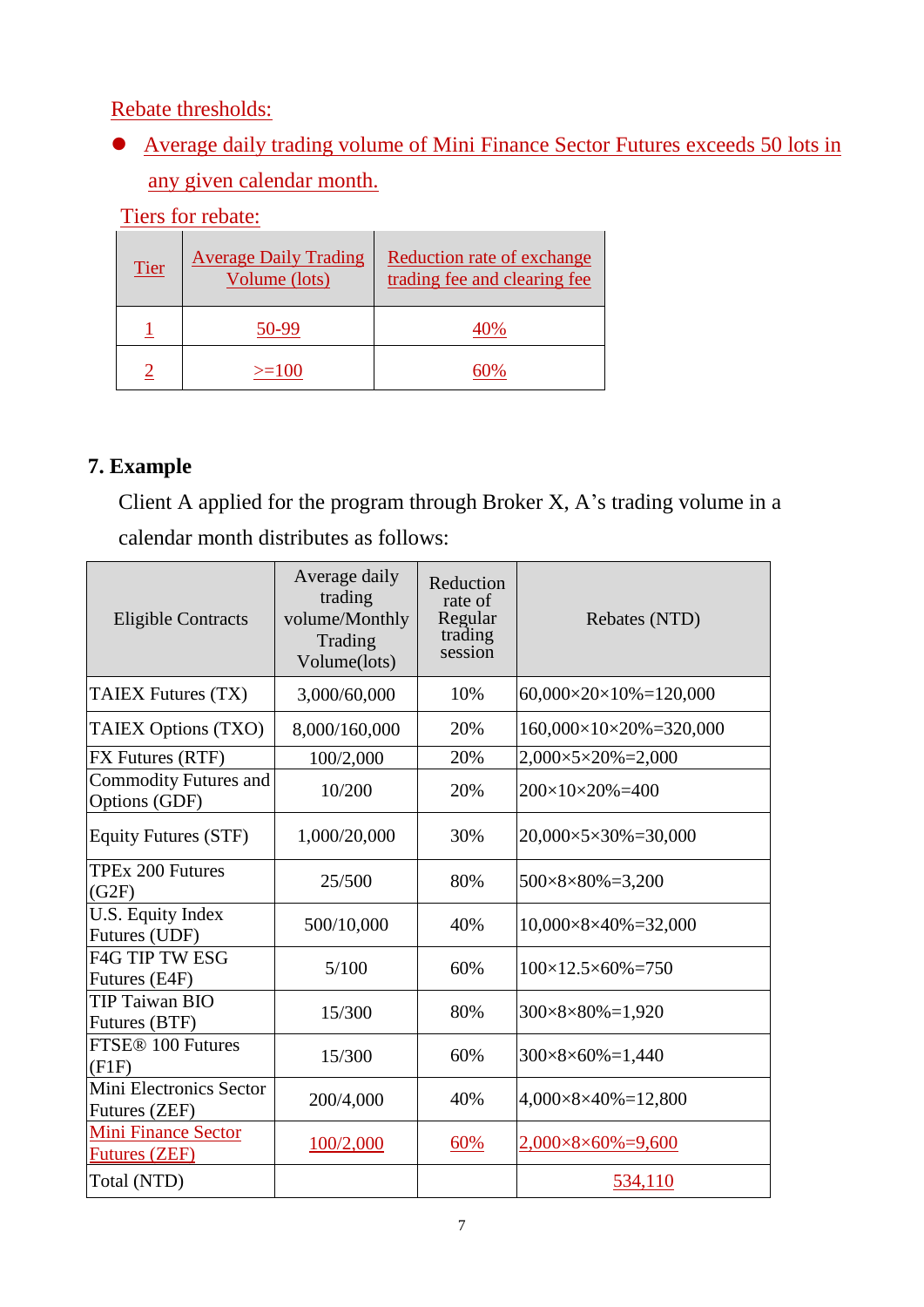#### **8. Method for Rebate**

- Rebates are calculated on a calendar month basis and will be deducted from the accrued trading/clearing fees for the participating month.
- Trading fee rebates will refund to the brokers first then to the eligible participants. Clearing fee rebates will refund to the clearing member then to the brokers and the eligible participants accordingly.
- Information of rebates will be posted at https://report.taifex.com.tw/FMS/login.html. Participants can check with its brokers for details.

#### **9. Miscellaneous**

- Any self-match volume will not be aggregated once found. Participants will be disqualified if not abide by related rules or contracts.
- Trading volume will not be aggregated if any incorrect information in the application is identified.
- Transactions executed through FCM's backup accounts will not be included in the calculation of the qualifying trading volume.
- TAIFEX reserves the rights to explain and amend the terms of the Program should there any matters not mentioned herein.
- TAIFEX reserves the rights in its absolute discretion to cancel, terminate, amend or suspend the Program. Such news will be announced on TAIFEX website. No individual notice will be given.
- Should any discrepancy between the Chinese version and the English Translation exist, the Chinese text shall govern.
- For more information, please refer to TAIFEX website([www.taifex.com.tw](http://www.taifex.com.tw/))
- For any question, please contact Trading Department Mr. Yu Sheng Lin (TEL:  $886-2-2366-3285$ ; yushenglin@taifex.com.tw) Mr. Ethan Hsieh(TEL: 886-2-2366-3257; ethanhsieh@taifex.com.tw)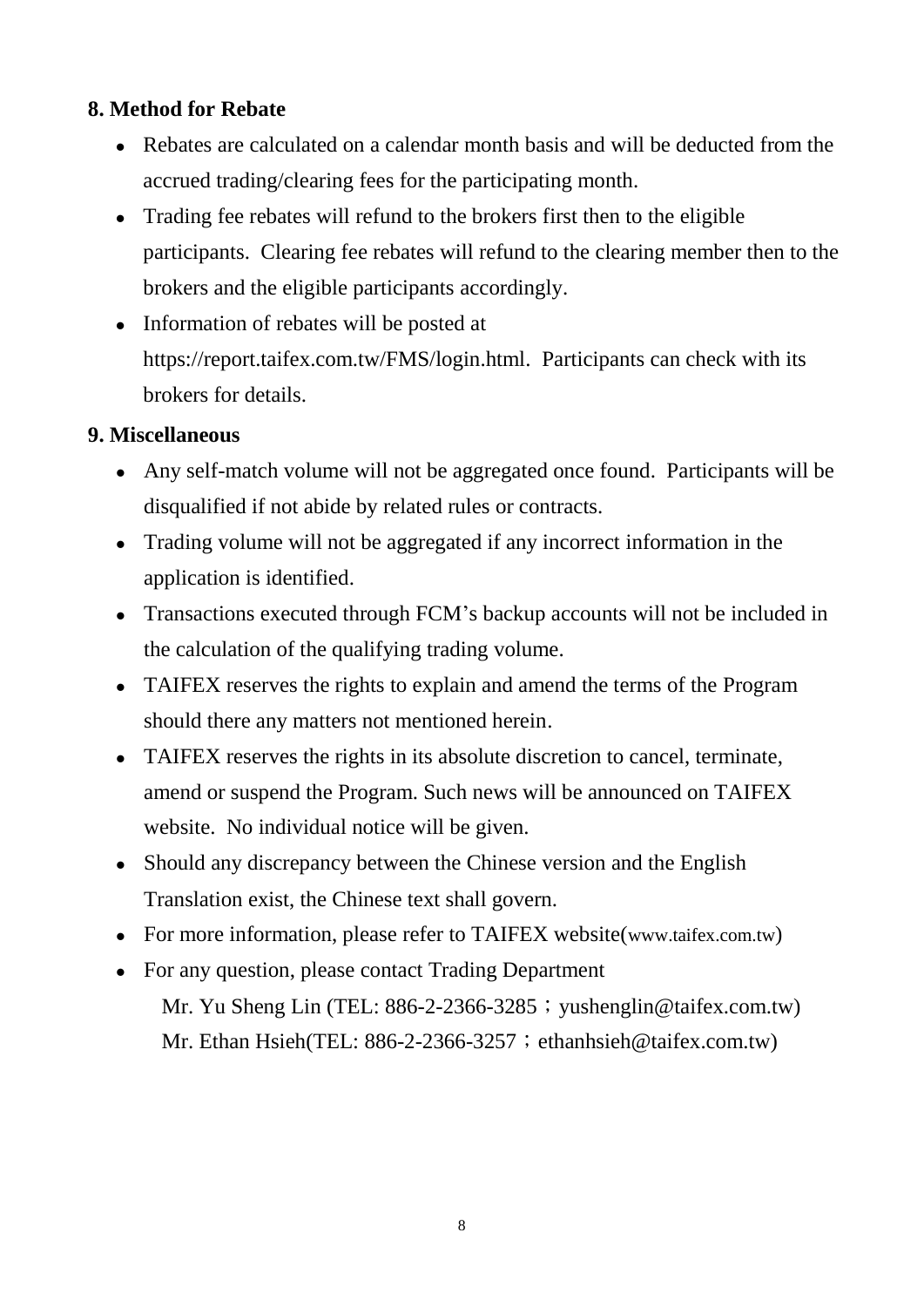## **Taiwan Futures Exchange Application Form - 2022Trading Incentive Program for Institutional Investors (Non-Omnibus Accounts)**

| <b>Company Name</b>      |                                                                                                                                                                                                                                                                                                                                                                                                             |  |  |
|--------------------------|-------------------------------------------------------------------------------------------------------------------------------------------------------------------------------------------------------------------------------------------------------------------------------------------------------------------------------------------------------------------------------------------------------------|--|--|
| <b>FINI ID</b>           |                                                                                                                                                                                                                                                                                                                                                                                                             |  |  |
| <b>Trading Accounts</b>  | 1. FCM ID _________ Account__                                                                                                                                                                                                                                                                                                                                                                               |  |  |
| <b>Apply Contracts</b>   | 2. FCM ID __ _ _ _ _ _ _ _ Account ____<br><b>TAIEX Futures and Mini-TAIEX Futures</b><br><b>TAIEX Options</b><br><b>FX Futures</b><br><b>Commodity Futures and Options</b><br><b>Equity Futures</b><br><b>TPEx 200 Futures</b><br>$\Box$ U.S. Equity Index Futures<br><b>F4G TIP TW ESG Futures</b><br><b>TIP Taiwan BIO Futures</b><br>$\Box$ FTSE® 100 Futures<br><b>Mini Electronics Sector Futures</b> |  |  |
|                          | <b>Mini Finance Sector Futures</b>                                                                                                                                                                                                                                                                                                                                                                          |  |  |
| Contact Information TEL: | Name:<br>E-mail:                                                                                                                                                                                                                                                                                                                                                                                            |  |  |
| <b>Authorized Trader</b> | Signature:                                                                                                                                                                                                                                                                                                                                                                                                  |  |  |
|                          | Date:                                                                                                                                                                                                                                                                                                                                                                                                       |  |  |

**TAIFEX email: [yushenglin@taifex.com.tw;](mailto:yushenglin@taifex.com.tw) [ethanhsieh@taifex.com.tw](mailto:ethanhsieh@taifex.com.tw)**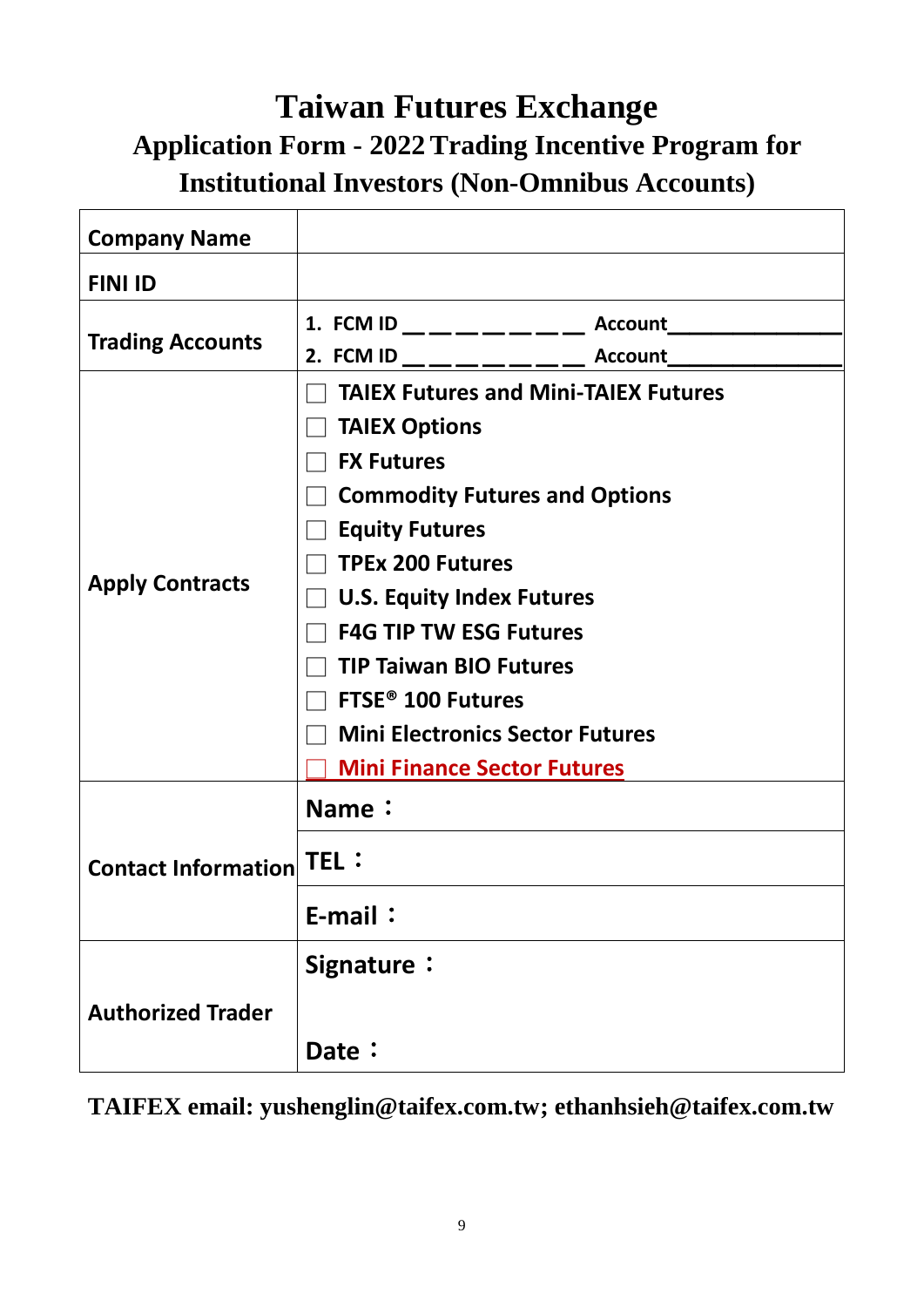## **Taiwan Futures Exchange Application Form - 2022Trading Incentive Program for Institutional Investors (Omnibus Accounts)**

| <b>Omnibus</b><br><b>Account</b>                  | <b>Company Name</b>                         |                                            |  |  |
|---------------------------------------------------|---------------------------------------------|--------------------------------------------|--|--|
|                                                   | <b>FINI ID</b>                              |                                            |  |  |
|                                                   | <b>Trading Accounts</b>                     | FCM ID __ __ __ __ __ __<br><b>Account</b> |  |  |
| <b>Sub-Account</b><br>(Institutional<br>Investor) | <b>Company Name</b>                         |                                            |  |  |
|                                                   | <b>FINI ID</b>                              |                                            |  |  |
| <b>Apply Contracts</b>                            | <b>TAIEX Futures and Mini-TAIEX Futures</b> |                                            |  |  |
|                                                   | <b>TAIEX Options</b>                        |                                            |  |  |
|                                                   | <b>FX Futures</b>                           |                                            |  |  |
|                                                   | <b>Commodity Futures and Options</b>        |                                            |  |  |
|                                                   | <b>Equity Futures</b>                       |                                            |  |  |
|                                                   | <b>TPEx 200 Futures</b>                     |                                            |  |  |
|                                                   | <b>U.S. Equity Index Futures</b>            |                                            |  |  |
|                                                   | <b>F4G TIP TW ESG Futures</b>               |                                            |  |  |
|                                                   | <b>TIP Taiwan BIO Futures</b>               |                                            |  |  |
|                                                   | <b>FTSE<sup>®</sup> 100 Futures</b>         |                                            |  |  |
|                                                   | <b>Mini Electronics Sector Futures</b>      |                                            |  |  |
|                                                   | <b>Mini Finance Sector Futures</b>          |                                            |  |  |
| <b>Contact</b><br><b>Information</b>              | Name:                                       |                                            |  |  |
|                                                   | TEL:                                        |                                            |  |  |
|                                                   | E-mail:                                     |                                            |  |  |
| <b>Authorized</b>                                 | Signature:                                  |                                            |  |  |
| <b>Trader</b>                                     | Date:                                       |                                            |  |  |

**TAIFEX email: [yushenglin@taifex.com.tw;](mailto:yushenglin@taifex.com.tw) [ethanhsieh@taifex.com.tw](mailto:ethanhsieh@taifex.com.tw)**